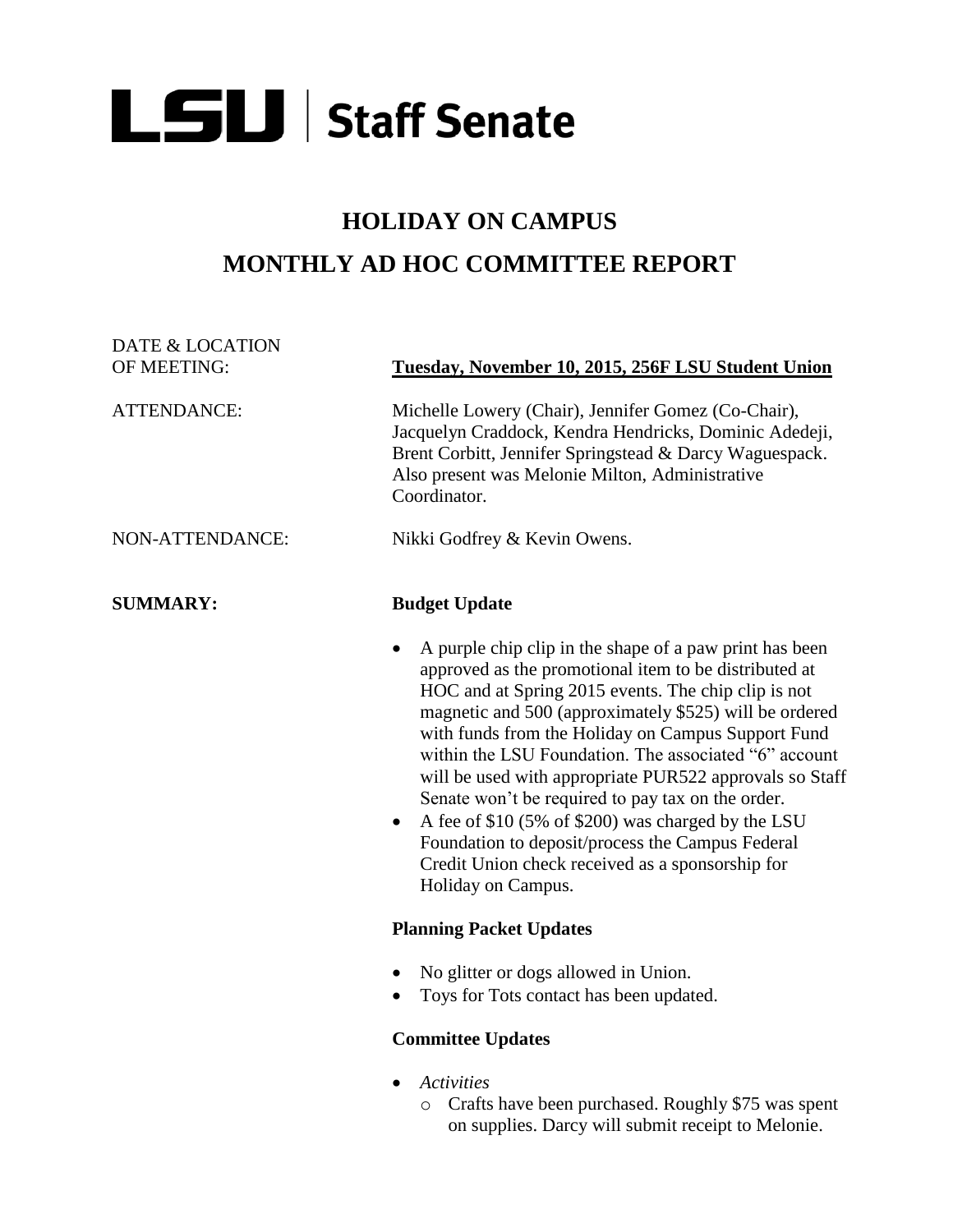- o Work to be completed includes hole punching supplies and cutting ribbon. Darcy will have student worker finish these items.
- o Darcy is talking with Cpt. Marshall Walters from LSU PD regarding participation of dogs in event. Jennifer is talking with Ginger from Vet School.
- o Tammy will be the emcee for the event.
- o Reviewed over floor plan.
- o Melonie will buy photo props for photo area.
- o Darcy will assign Staff Senate craft stations to specific locations on the floor plan.
- o Kendra will ask Nikki about sand bags for anchoring the inflatable indoors.
- o Michelle will work with Facility Services to get supplies moved to the Union (red chair, tailgate games, other supplies in T.Boyd storage room).
- o Kendra will talk with Nikki about reserving Feliciana room on Monday for delivery to be made.
- *Facilities and Decorations*
	- o Facility Services order for Holiday Spectacular has been placed.
- *Entertainment*
	- o Michelle has confirmed attendance of all guests/entertainers.
	- o Mike the Tiger is only available for 30 minutes from 6:30-7 p.m.
	- o Caricatures Confirmed by Melonie.
	- o X-treme Talent Confirmed by Melonie.
	- o 225 Inflatables
		- Confirmed by Melonie, but vendor agreement/contract is digital.
		- LSU Risk Management required signature of vendor owner on liability waiver and changes to agreement.
		- **LSU** Foundation has agreed to review and sign, but has their own liability waiver (disclosure statement) and is getting the vendor's document reviewed by their legal team.
		- Got price down to \$784 for train and inflatable
	- o Melonie & Kendra will be working out the details of loading and unloading the inflatable in the Union.
	- o Melonie will buy candy canes for photos with Santa.
- *Publicity*
	- o Jennifer will ask Trey if we can use Career Center camera for photos with Mike the Tiger.